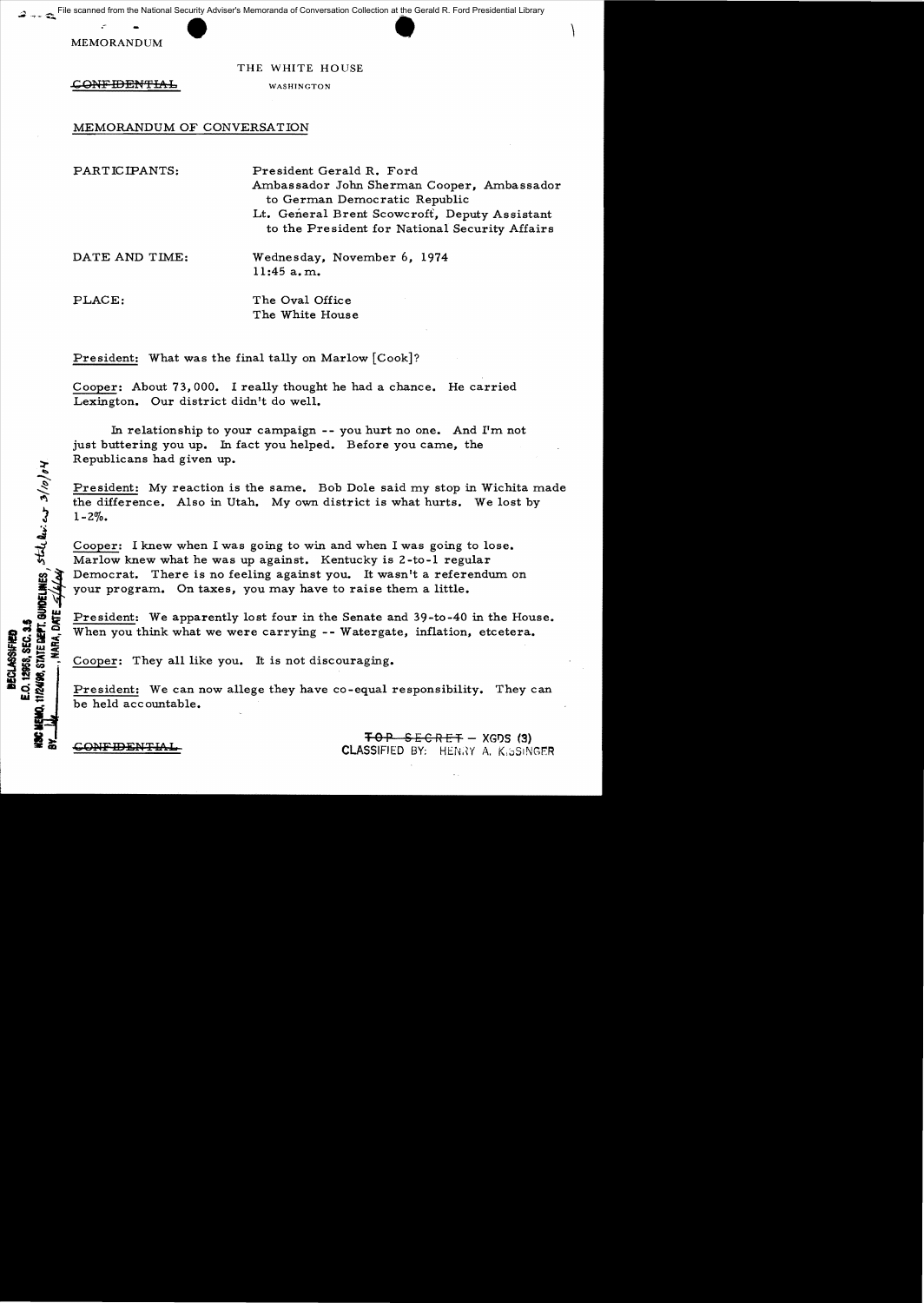CONFIDENTIAL 2.

When do you leave?

Cooper: Two weeks from Friday. I am your representative. They are tough people and it will be a tough time. There isn't much knowledge about the Communist Party and how it works and what its objectives are. The Soviets are there with 300,000 troops and maybe they don't like them.. Then there is Berlin.

President: Be firm. We didn't send you to capitulate. We won't take anything from them. We are sending a good man and we won't take any guff.

After the war, I negotiated with the Soviet Union over displaced persons. We had orders to send them back to the Soviet Union. I was only a Lieutenant but I protested to Patton and they changed the order.

Cooper: I will stand firm., don't worry. I know I have your and Kissinger's confidence. I will look at the staff, and if I don't like them, I will make some changes.

President: Who is your Deputy?

Cooper: Grove. I don't know him, but he wanted to open the Embassy before I got there.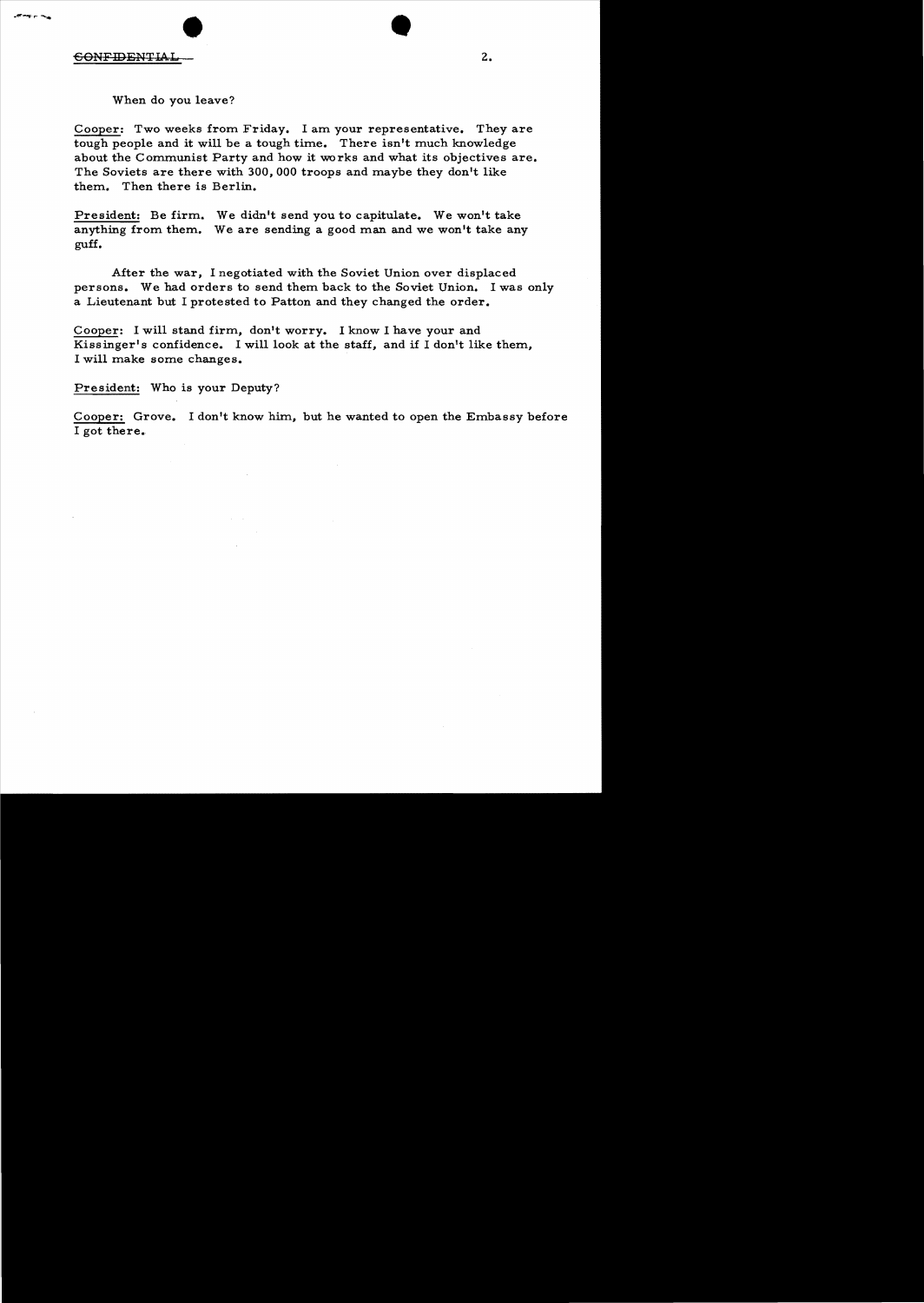7) John Sterman Carper l'astreet vous à proud tout en Marton C april 20000, I willy that he had a shower He cannot hymptom, I in district debut to <u>coul. Trin ware</u> In slatinity to your engagement tre one. I not builting my - in fact you helps . Oppunancienne, Maria de Parti qui est un stop min tor hata made of also en atel - My and don't think to what hands. a dont by 1 - 2 %.<br>Q & bacomether drop you I comme + when bec. Manhor human codrat be soy against Northing e 2-1 Mg. dema Three is as formy Omtate par teste experiente au garin prop. P We appointly lost if in Servate & 39-40 in House utin qu'il estat une mere empig P use's me war delays they have consequent 14, Thy can be held accountable 4 2 curtes from Fine, demangementsp. They au tough people + it will be a tough the / autres + home it work \* cettet et de répeiting. The Sons a there es/300,000 tous + vous de They. dant bestem, Than Beiling P Befina, we do but send you to a getartal as's went tot anything for their, We sending

NSC MEMO, 11/24/98, STATE DEPT. GUIDELINES  $54\sqrt{2}$ <br>BY  $-44$